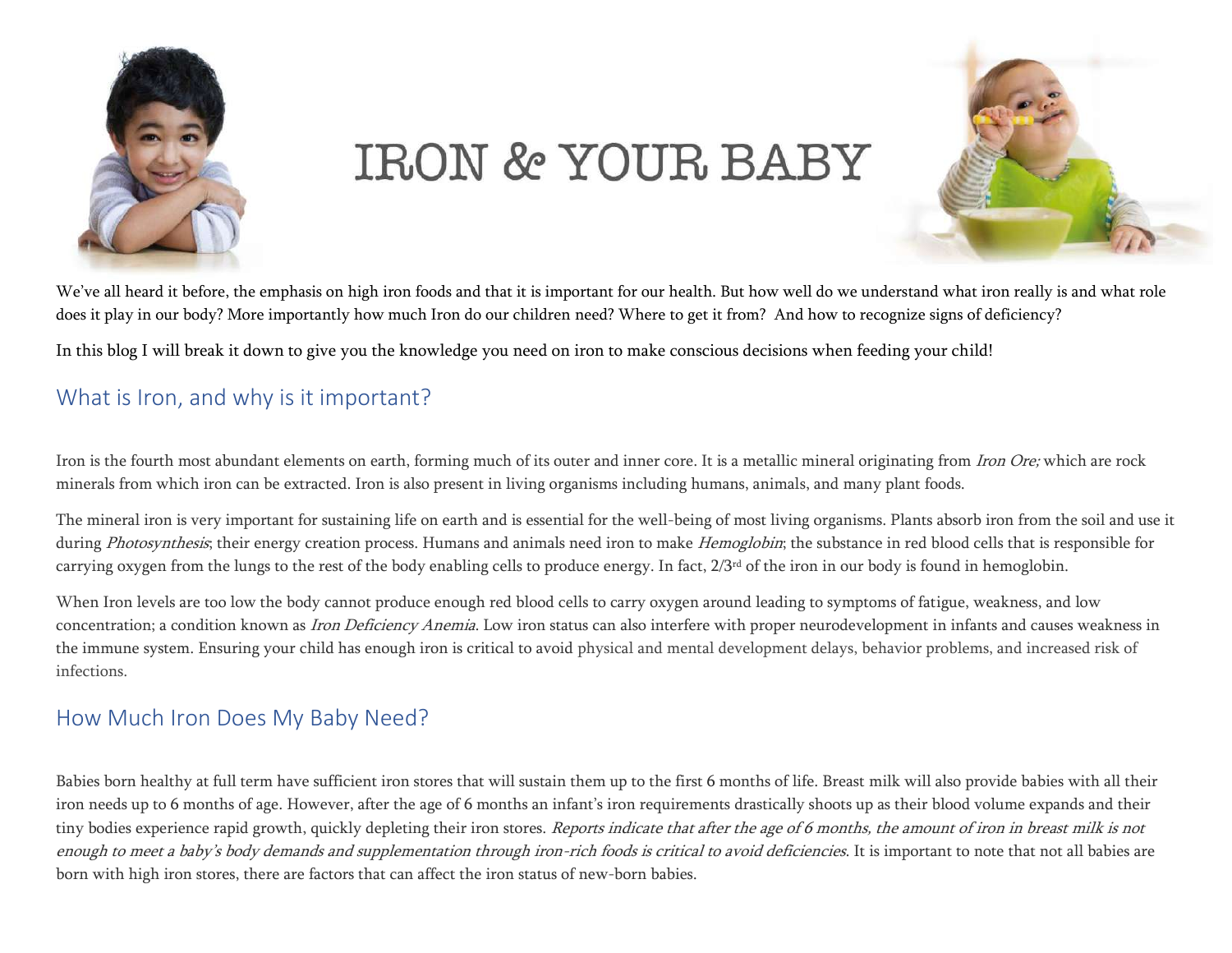### Factors Affecting Iron Status in New-Born Babies

- 1. Mom's iron status during pregnancy
- 2. Weather the baby was born prematurely or not
- 3. Timing of the umbilical cord clamping (early clamping reduces blood volume delivery to baby while delayed clamping up to 2-3 minutes will lead to baby receiving more blood from the placenta strengthening their iron stores)

## How do I Know if My Child is at Risk of Iron Deficiency?

The risk of iron deficiency is different for breastfed babies and formula-fed babies. Unlike breast milk, which only has enough iron for the first 6 months of life, most infant formulas are fortified with iron and contain more iron than breast milk does. This means that breastfed babies are at more risk for iron deficiency than formula fed babies and parents must take extra caution to ensure their iron needs are met through complimentary foods.

For formula-fed babies, it is important to know how much iron is in each serving of the formula and multiply that with the number of feeds a day to know how much iron your baby is getting from milk and whether or not you have to watch out for iron intake from other food sources.

The table below displays Iron's Recommended Daily Allowance for infants and toddlers:

| Age                             | <b>RDA</b>                        |
|---------------------------------|-----------------------------------|
| Infants (Birth $-6$ months)     | $0.27$ mg/day                     |
| Infants (6 months $-12$ months) | $11 \text{ mg/day}$               |
| Toddlers (1-3 years)            | $7 \text{ mg/day}$                |
| Toddlers (4-8 years)            | $10 \frac{\text{mg}}{\text{day}}$ |
|                                 | Tahle 1                           |

#### Risk Factors of Iron Deficiency in Infants

| Age<br>. Deficiency<br>K1Sk<br>100 <sup>o<br/>` Iron-<br/>ΩĪ<br/>Factors</sup> |
|--------------------------------------------------------------------------------|
|--------------------------------------------------------------------------------|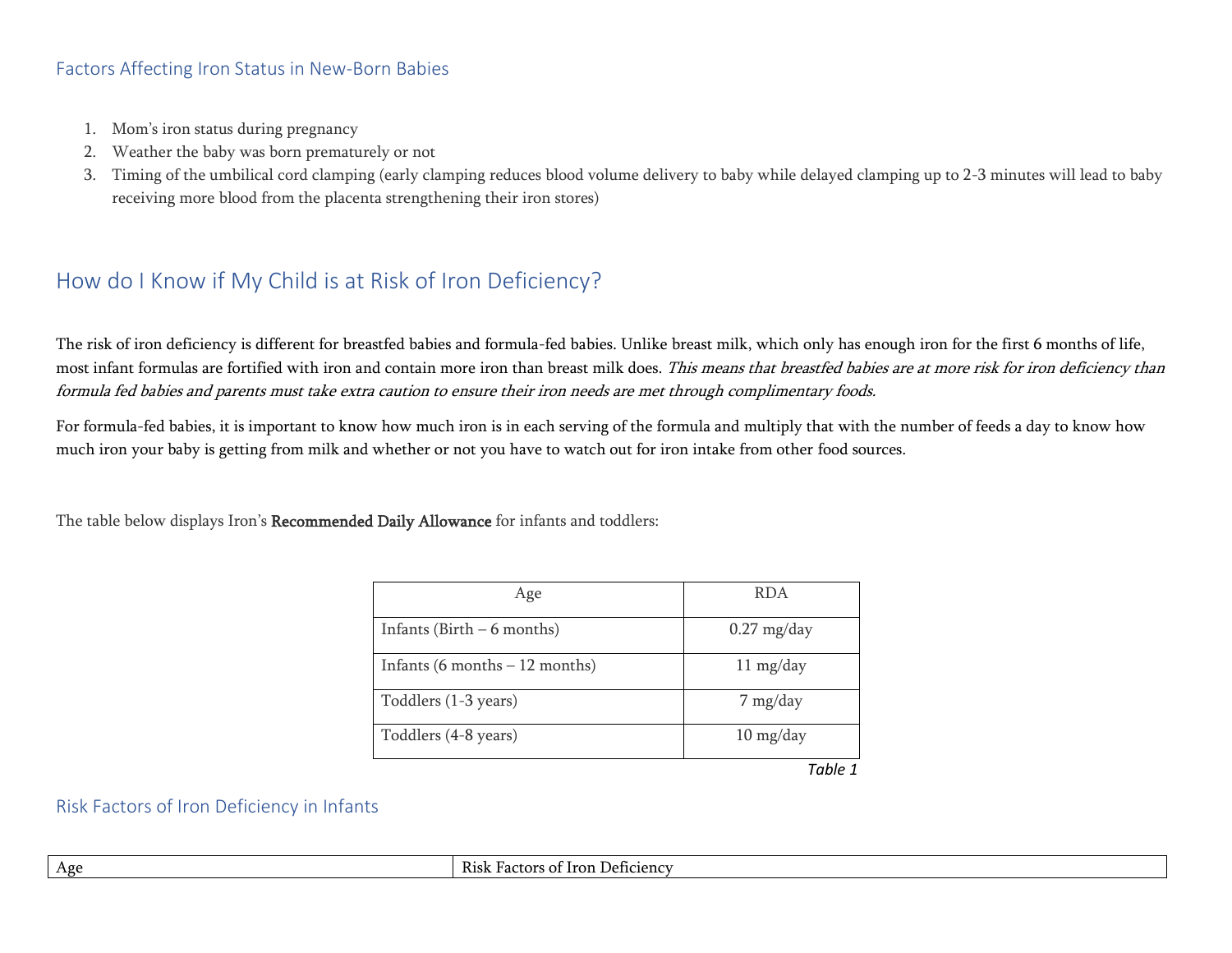| Newborn – 6 Months      | 1. Mom has low iron status during pregnancy                                                     |  |
|-------------------------|-------------------------------------------------------------------------------------------------|--|
|                         | 2. Baby is born premature or has a low birth weight                                             |  |
|                         | 3. Early clamping of the umbilical cord                                                         |  |
|                         |                                                                                                 |  |
| Infants $6 - 12$ Months | 1. Breastfed babies who are not getting enough iron through their diet                          |  |
|                         | 2. Formula fed babies whose formula is not "iron-fortified" and not getting enough iron through |  |
|                         | their diet.                                                                                     |  |
|                         |                                                                                                 |  |
|                         | Table 2                                                                                         |  |

## Symptoms of Iron Deficiency

Here are a few symptoms that will help you identify whether your child is suffering from iron deficiency. It is always good to detect symptoms of deficiency and check with your pediatrician or health care provider whenever in doubt.

- 1. Low energy/ Fatigue/ Quickly getting tired
- 2. Pale skin
- 3. Cold hands and feet
- 4. Irritable mood
- 5. Low concentration
- 6. Slow growth and weight gain
- 7. Weak immunity/ Easily infected/ Gets sick all the time

# Types of Dietary Iron

Iron is available in a variety of different foods, but not all iron is created equally! The iron we get from food comes in two forms:

- 1. Plant-Based iron aka (non-heme iron)
- 2. Animal-Based iron aka (heme iron).

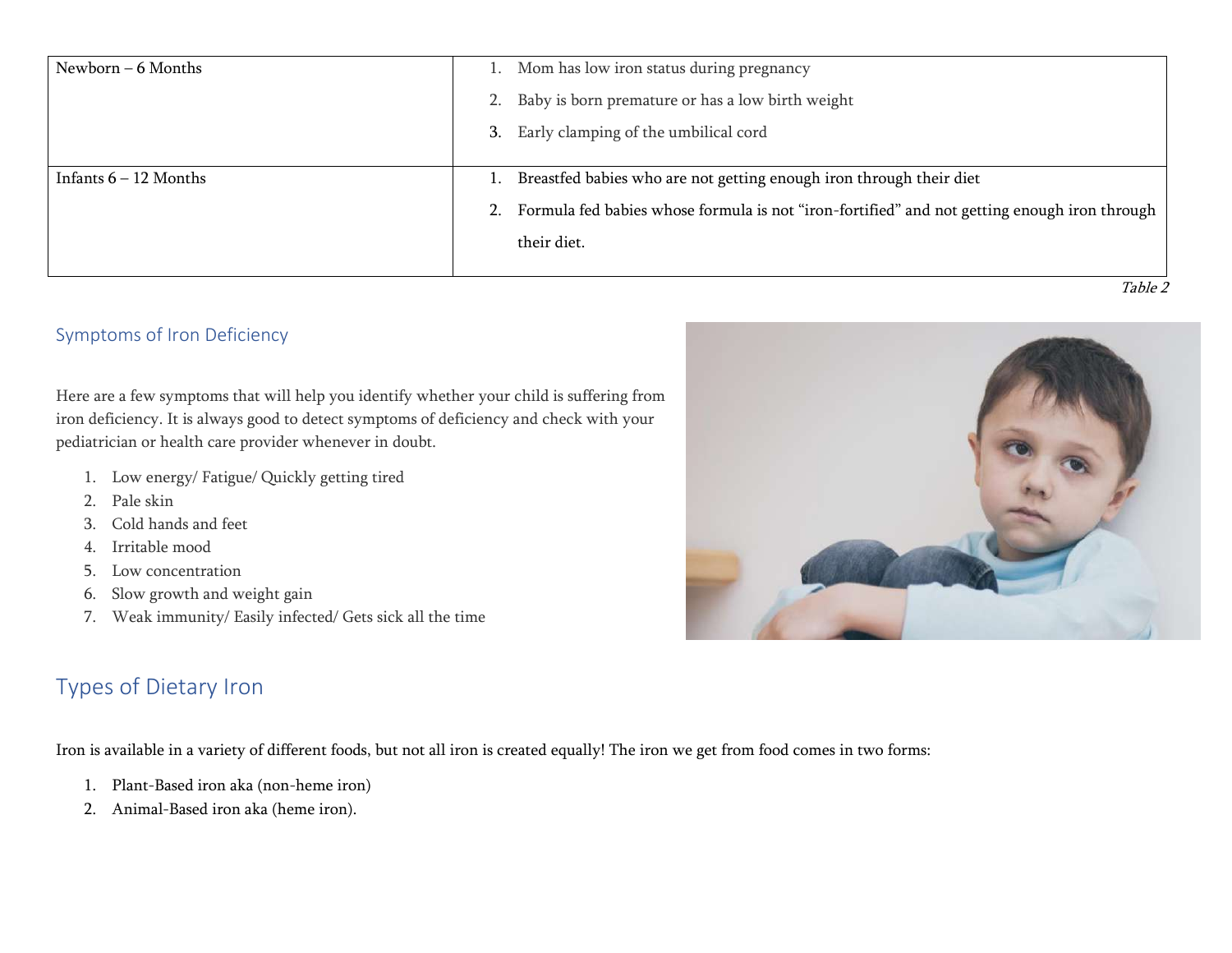Heme iron is the type of iron found in the blood and muscles of animal proteins such as red meat, seafood, and poultry. The name is derived from the word Hemoglobin, "heme" is the protein in red blood cells that attaches to iron. This type of iron resembles the iron found in the human body and is easier for us to absorb and utilize making it a significant dietary source of Iron.

Non-Heme iron is the type of iron found in plants such as green leafy vegetables, beans, legumes, and whole grains. This type of iron does not come attached to a protein and this difference makes it harder for the body to absorb and utilize. Good news is, there are ways we can increase the bioavailability of non-heme iron by pairing it with foods that aid the body's absorption of iron and avoid foods that interfere with its absorption.

## How Can I Increase Plant-Based Iron Bioavailability/Absorption?

- 1. Pair plant-based iron foods with vitamin C rich foods such as orange juice, broccoli, tomatoes, berries. Vitamin C aids in the absorption of non-heme iron by binding to it and helping it get through the intestine into the bloodstream.
- 2. Avoid consuming calcium rich foods or dairy foods at the same meal that has plant-based iron or keep them at least an hour apart. (Calcium acts as an absorption inhibitor for none-heme iron)
- 3. Use a combination of non-heme iron and heme-iron in the same meal (Heme-iron aids the absorption of non-heme iron)

Heme Iron



Non-Heme Iron

- 4. Soak Sprout and Ferment beans grains and nuts. Beans grains and nuts contain compounds called *Phytates* that act as an absorption inhibitor to iron, the process of sprouting or fermentation removes most of the phytates giving Iron a fair chance to get into the body.
- 5. Cook or blanch leafy green vegetables to reduce the oxalates in them. *Oxalates* are compounds found in green leafy vegetables that bind to iron in the gut and interfere with its absorption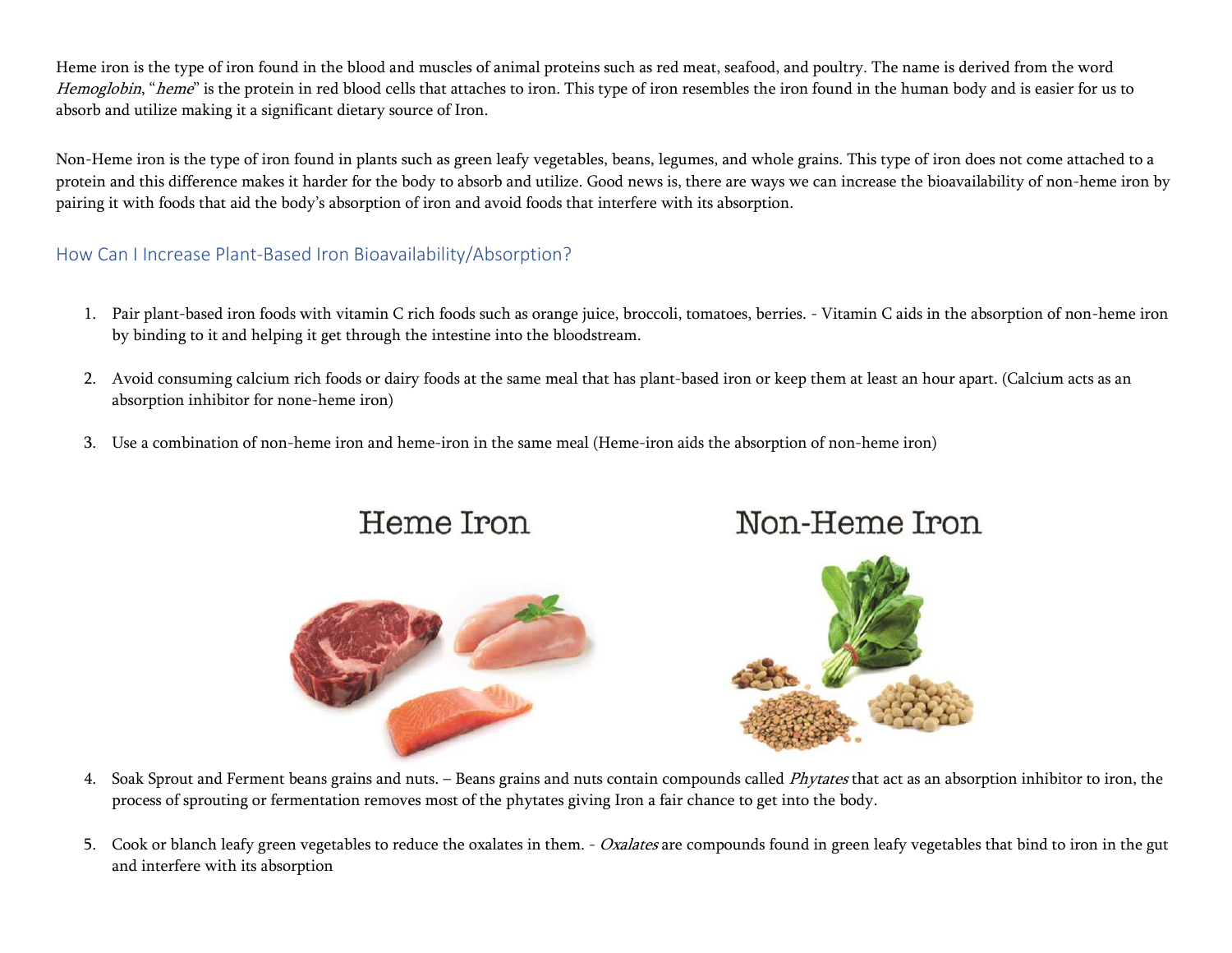| Types of<br>Dietary Iron              | <b>Heme</b> Iron                                                  | Non-Heme Iron                                                                                                                                                            |
|---------------------------------------|-------------------------------------------------------------------|--------------------------------------------------------------------------------------------------------------------------------------------------------------------------|
| Source                                | Animal sources                                                    | Plant sources                                                                                                                                                            |
| <b>Example Food</b><br><b>Sources</b> | Meat, Poultry, Seafood                                            | Leafy Greens, Beans, Legumes, Whole<br>Grains, Nuts, Seeds, Leafy Greens                                                                                                 |
| <b>Structure</b>                      | Consists of a heme protein attached to<br>the iron                | Does not contain a heme protein<br>attached to the iron                                                                                                                  |
| Bioavailability                       | Quick and effective absorption from<br>intestine into bloodstream | Not easily absorbed from the intestine<br>into the bloodstream.<br>Absorption can be increased or<br>decreased depending on types of foods<br>consumed at the same meal. |

Table 3

# Plant-Based Food Sources of Iron

| Plant-Based (None-Heme) | <b>Serving Size</b>     | Serving Size (g/ml) | Iron Content (mg) | % DV            |
|-------------------------|-------------------------|---------------------|-------------------|-----------------|
| Food Sources of Iron    | (Cup/Tbsp)              |                     |                   | $(6-12$ Months) |
| Soybeans, cooked        | $1/4$ <sup>th</sup> Cup | 43 g                | $2.21 \text{ mg}$ | <b>20%</b>      |
| Lentils, cooked         | $1/4$ <sup>th</sup> Cup | 49.5 g              | $1.66$ mg         | 15%             |
| Kidney Beans, cooked    | $1/4$ <sup>th</sup> Cup | 44 g                | $1.3 \text{ mg}$  | 12%             |
| Chickpeas, cooked       | $1/4$ <sup>th</sup> Cup | 41 <sub>g</sub>     | $1.18 \text{ mg}$ | 11%             |
| Whole Wheat Bread       | 1 Slice                 | 28g                 | 0.719             | 7%              |
| Quinoa, cooked          | $1/4$ <sup>th</sup> Cup | 46.2 g              | $0.6$ mg          | 5%              |
| Amaranth, cooked        | $1/4$ <sup>th</sup> Cup | 61.5 g              | 1.29              | 12%             |
| Whole Grain Oats, raw   | $1/4$ <sup>th</sup> Cup | 20 g                | $0.9$ mg          | 8%              |
| Pumpkin Seeds, raw      | 1 Tbsp                  | 9.3 g               | $0.8$ mg          | $7\%$           |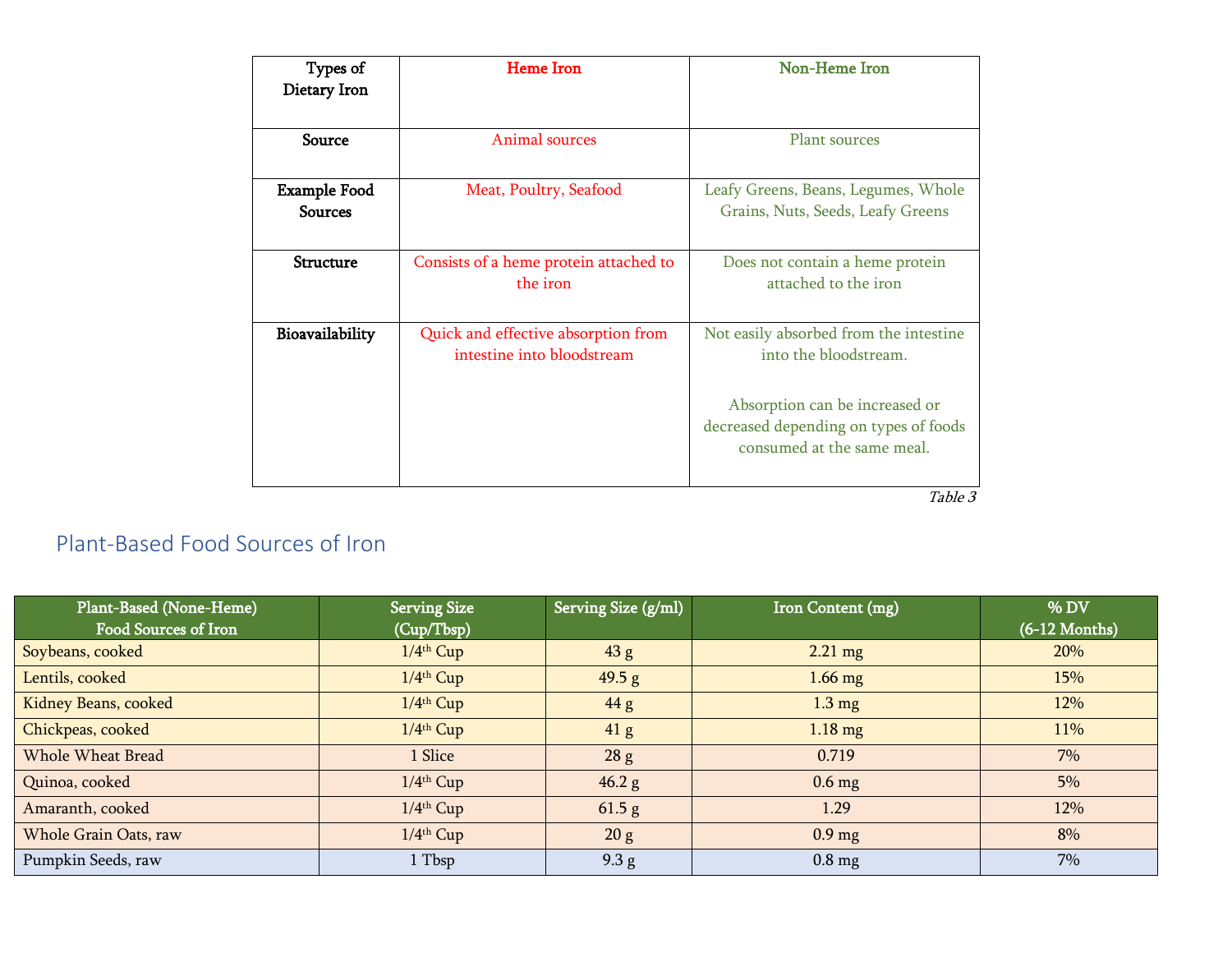| Pumpkin Seed Butter          | 1 Tbsp                  | 14 <sub>g</sub> | $1.8 \text{ mg}$ | 16%   |
|------------------------------|-------------------------|-----------------|------------------|-------|
| Sesame Seed Butter (Tahinia) | 1 Tbsp                  | 15 <sub>g</sub> | $0.38$ mg        | $3\%$ |
| Almond Butter                | 1 Tbsp                  | 16g             | $0.56$ mg        | 5 %   |
| Raisins                      | 1 Tbsp                  | 9 <sub>g</sub>  | $0.2$ mg         | 2%    |
| Prune Puree, cooked          | 2 Tbsp                  | 36g             | $1 \text{ mg}$   | 9%    |
| Dried Figs, cooked           | 2 Tbsp                  | 36g             | $0.3 \text{ mg}$ | 3%    |
| Blackstrap Molasses, raw     | 1 Tbsp                  | $15$ ml         | $3.6 \text{ mg}$ | 33%   |
| Broccoli, cooked             | $1/4$ <sup>th</sup> Cup | 39 g            | $0.26$ mg        | 2%    |
| Parsley, raw                 | 2 Tbsp                  | 7.6 g           | $0.46$ mg        | 4%    |
| Spinach, cooked              | $1/4$ <sup>th</sup> Cup | 45 g            | 1.6              | 14 %  |
| Chard, cooked                | $1/4$ <sup>th</sup> Cup | 44 g            | 0.99             | 9%    |

Table 4

## Top Plant Based (Non-Heme) Iron food Categories



# Animal-Based Food Sources of Iron

| <b>Animal-Based (Heme)</b><br><b>Food Sources of Iron</b> | <b>Serving Size (g)</b> | <b>Iron Content (mg)</b> | $%$ DV<br>$(6-12$ Months) |
|-----------------------------------------------------------|-------------------------|--------------------------|---------------------------|
| Beef, Red Meat                                            | 1 oz / 28 g             | $2.8 \text{ mg}$         | 25 %                      |
| Chicken Breast                                            | 1 oz / 28 g             | $1.4 \text{ mg}$         | 13 %                      |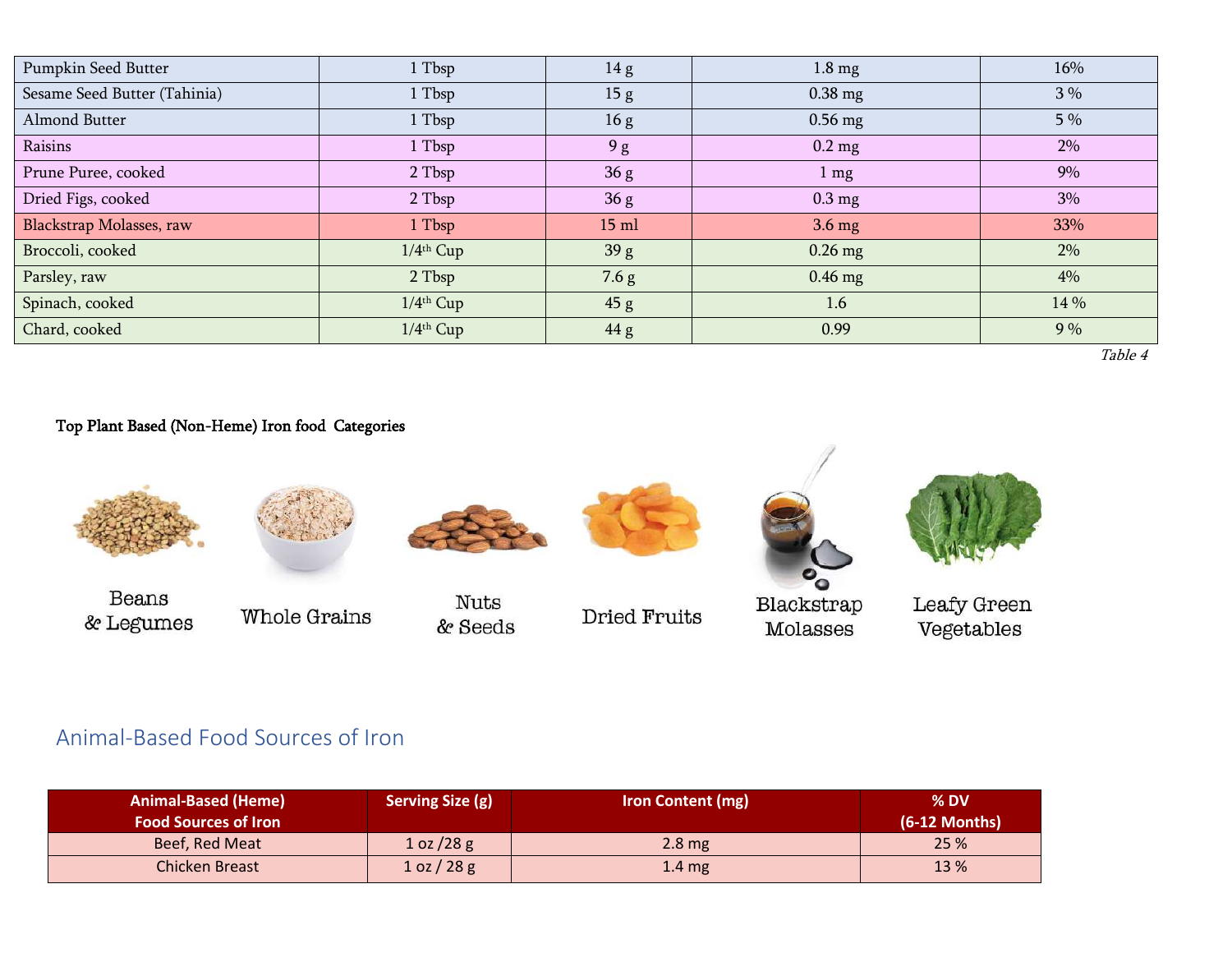| Chicken Liver | 1 oz / 28 g | 3.3  | 30 %    |
|---------------|-------------|------|---------|
| Mutton, Lamb  | 1 oz / 28 g | 0.67 | 6 %     |
| White Fish    | 1 oz / 28 g | 0.13 | 1%      |
| Salmon        | 1 oz / 28 g | 0.29 | 3%      |
| Tuna          | 1 oz / 28 g | 0.4  | 4%      |
|               |             |      | Table 5 |

# Examples of High Iron Meals

- When it comes to constructing high iron meals, the best way to go about it is pairing iron rich foods together in small portions that are suitable to your little one. When it comes to plant-based sources of iron, refer to the table on how to increase iron absorption of non-heme iron
- Another way to ensure your child is getting a good dose of iron from food is to make sure they are consuming a minimum of 2 portions of iron rich foods daily
- At Sprouting Journey, we do the math giving busy parents nutritious options to feed their little ones. Here is a list of Sprouting Journey's high iron meals for infants 6-12 months

| Stage (Age Range)              | <b>Sprouting Journey Meal</b> | Iron % DV per Serving (100g)<br>$(6 - 12$ months) |
|--------------------------------|-------------------------------|---------------------------------------------------|
| Stage 1 (6 Months+)            | <b>Quinoa Peas Fennel</b>     | 10%                                               |
|                                | <b>Butterbean Beats</b>       | 10%                                               |
| Stage 2 (8 Months+) - smooth   | <b>Dhalicious</b>             | 15%                                               |
|                                | Chicken Mulukhiya             | 15%                                               |
| Stage 3 (8 Months+) - Textured | <b>Mexican Fiesta</b>         | 10%                                               |
|                                | Lamb Biryani                  | 10%                                               |

Table 6